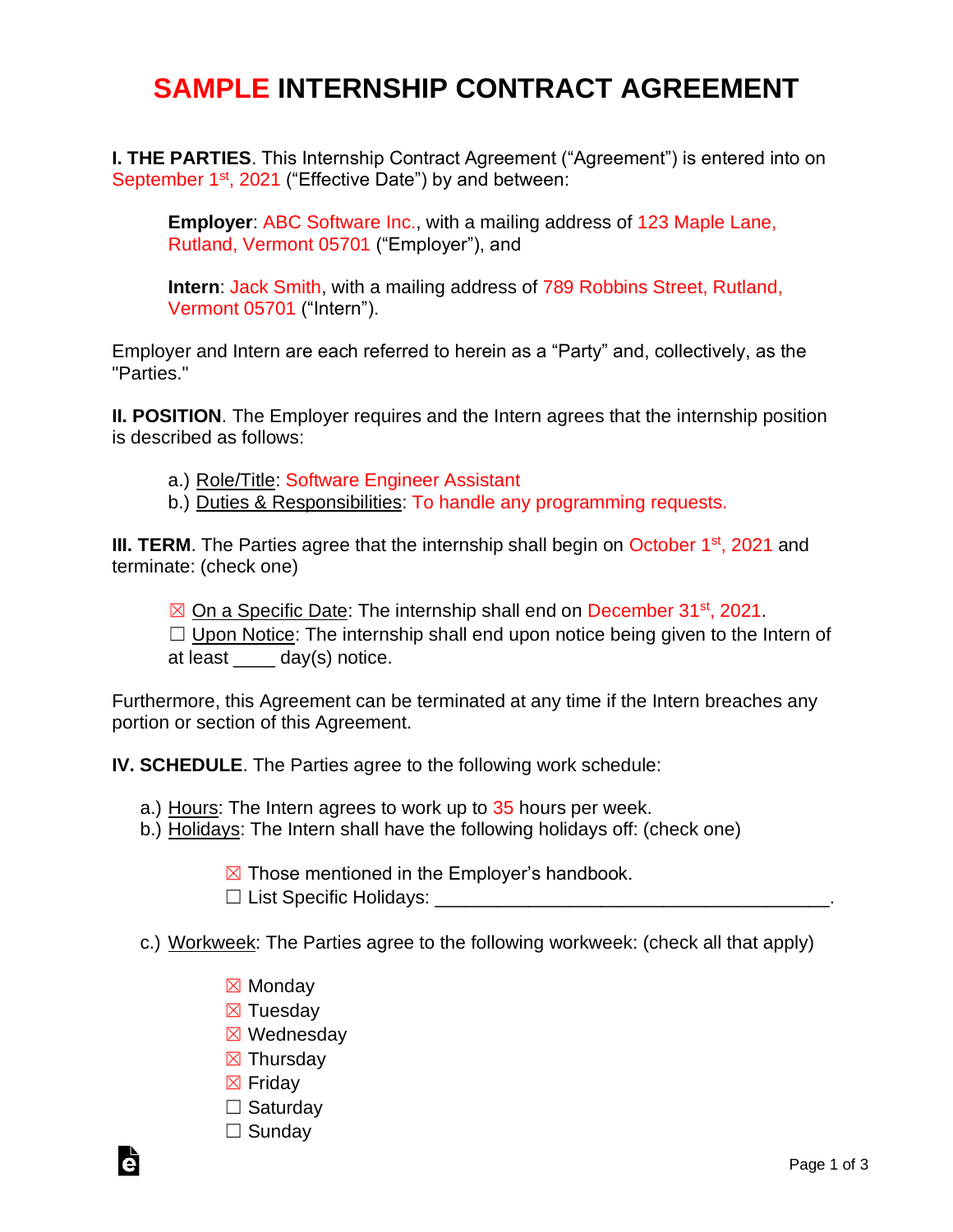## **V. PARTIES' ACKNOWLEDGMENTS**. The Parties hereby agree that:

- a.) No Compensation. The extent to which the Intern and the Employer clearly understand that there is no expectation of compensation. Any promise of compensation, express or implied, suggests that the Intern is an employee—and vice versa.
- b.) Training. The extent to which the internship provides training that would be similar to that which would be given in an educational environment, including the clinical and other hands-on training provided by educational institutions.
- c.) Formal Education. The extent to which the internship is tied to the Intern's formal education program by integrated coursework or the receipt of academic credit.
- d.) Academic Commitments. The extent to which the internship accommodates the Intern's academic commitments by corresponding to the academic calendar.
- e.) Beneficial Learning. The extent to which the internship's duration is limited to the period in which the internship provides the intern with beneficial learning.
- f.) Complements Work. The extent to which the Intern's work complements, rather than displaces, the work of paid employees while providing significant educational benefits to the Intern.
- g.) No Promises. The extent to which the Intern and the Employer understand that the internship is conducted without entitlement to a paid job at the conclusion of the internship.

**VI. CONFIDENTIALITY**. All materials provided to the Intern during the term of this Agreement must be kept confidential unless disclosure is allowed by the Employer or if required by law. Furthermore, the Intern agrees that any intellectual property provided to them by the Employer will remain the sole property of the Employer, including, but not limited to, copyrights, patents, trade secret rights, and other intellectual property rights associated with any ideas, concepts, techniques, inventions, processes, works of authorship, confidential information, or trade secrets. If the Intern should breach this section of the Agreement, the maximum penalties shall be enforced by the Employer under local and federal laws.

**VII. RETURN OF MATERIALS**. It is required that when this Agreement terminates that the Intern return any and all of the Employer's materials, products, or any other items at their earliest convenience.

**VIII. GOVERNING LAW**. This Agreement shall be governed by and construed in accordance with the laws located in the State of Vermont.

**IX. SEVERABILITY**. If any provision of this Agreement or the application thereof shall, for any reason and to any extent, be invalid or unenforceable, neither the remainder of this Agreement nor the application of the provision to other persons, entities, or circumstances shall be affected thereby, but instead shall be enforced to the maximum extent permitted by law.

**X. ADDITIONAL TERMS & CONDITIONS**. The Intern is allowed to work remotely as long as they fulfill their tasks and assignments.

Ġ